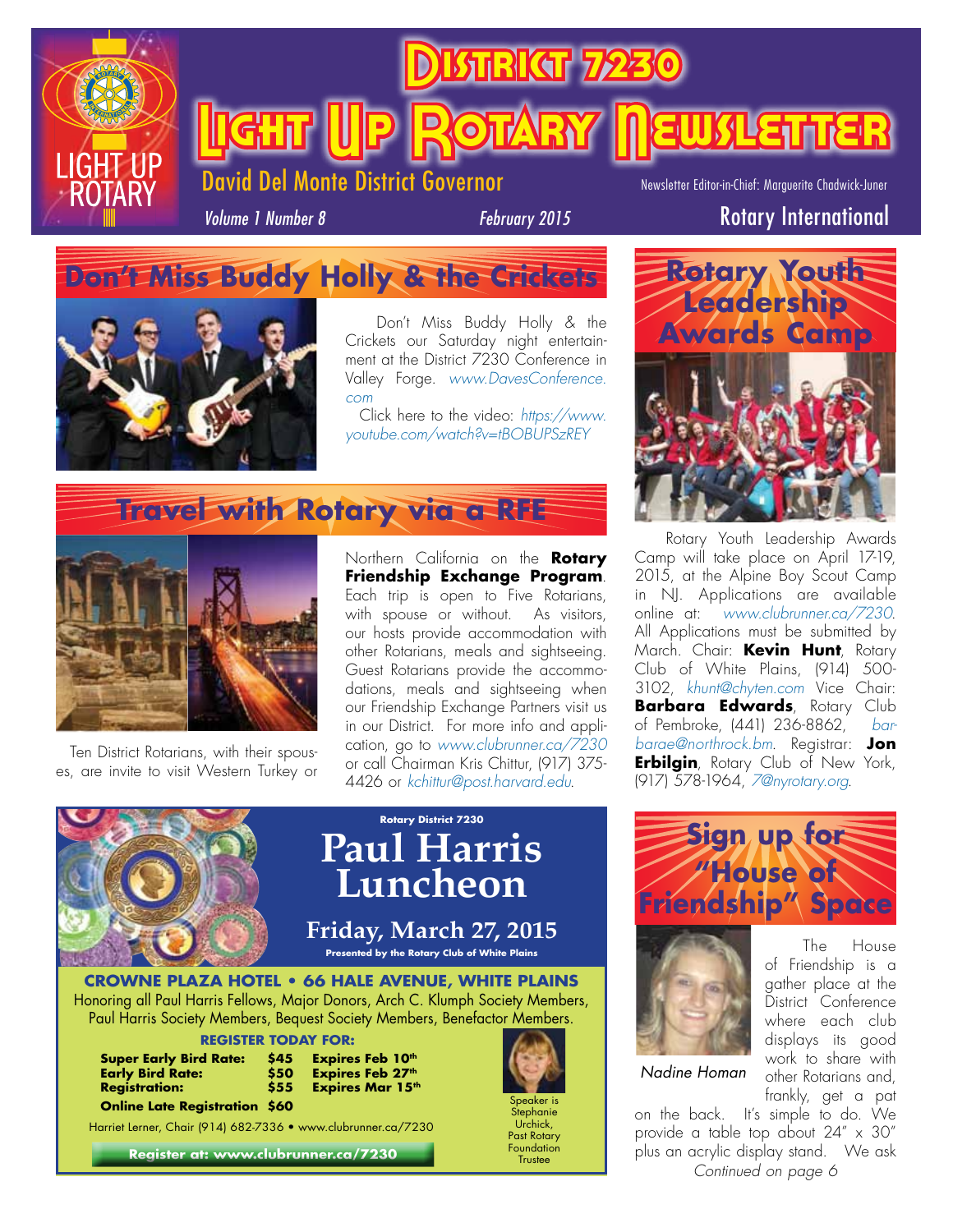### **Meet Our Presidents A Recurring Column for the District Light Up Rotary Newsletter**

#### **Rita Ann Sharples Rotary Club of Cortlandt Manor**

I was born in Cold Spring, NY and raised in Peekskill, NY. I have no biological sibilings but my parents were family orientated so the increased our family with 2 foster sisters and 2 foster brothers. Though not formally adopted, my sister Carman and I have been together for 55 years. As a youngster, I was involved in Girl Scouts, ballet and attended Catholic School through High School. My father worked for my aunt and uncle in a hardware store after his discharge from the army. In 1964, he purchased the business and later the building which housed the business. My mom was a stay-at-home mom until she was needed to use her bookkeeping skills in the business. Since the purchase of the business, I spent more time with hardware than pots and pans.

 I pursued my desire to be a teacher by attending the State University College at Oneonta for my BS in Elementary Education and the State University College at Buffalo for my MS in Education of the Handicapped. I taught in Special Education for 4 years in upstate New York until my husband Larry went to Texas for work. My son Larry was born in Texas in 1979 but we returned to New York soon after because Larry got sick at 1 month and was left with developmental disabilities.

 Unfortunately not long after returning to New York, I divorced my husband and went back to teaching as a substitute until returning to the hardware store to help my parents. I became a partner in the hardware business in 1988. In 1989, my boyfriend Hugh, whom I lost to cancer in 2010, and I welcomed our son Karl. The partnership continued until 1999 when my mother passed away and my father retired and remarried in 2000. I remained in charge until the business closure in 2011 due to a broken ankle that had me homebound for 5 months. I opened an indoor flea market late fall 2011 until 2013 when I sold the building. I tried retirement but missed interacting with customers in a retail environment so I started working at Walmart where I am a Customer Service Manager.

 Larry and Karl worked in the store after school and on weekends. Karl went to the University of Miami in 2007 to become an Athletic Trainer. He is employed by the University of Miami as a trainer for the football team after being an intern with the Washington Redskins in the NFL and obtaining his Masters Degree.

 I started my association with Rotary in 2007 with the Rotary of Putnam Valley, District 7210. After 3 years as President, I cut back in my participation due to my broken ankle. When I got back on my feet,





The Rotary Club of Pleasantville invites you to its wildly popular

Westchester Wine Experience. This will be the 15th year for this event which features tastings of wonderful wines from all over the world provided by Wine Sponsor Aries Fine Wines and Spirits, beer from the local Captain Lawrence Brewery and cuisine from Westchester's top restaurants.

WWE will again be held at the Kessel Campus Center on the Pleasantville Campus of Pace University on Saturday, March 21st from 1-4 p.m.

Tickets are an excellent value at \$55 in advance or \$60 at the door.

As always, funds raised will benefit the many local and global charities of the Rotary Club of Pleasantville.

For ticket information call: 914-310- 0739 or visit: *[www.westchesterwineex](www.westchesterwineexperience.org)[perience.org](www.westchesterwineexperience.org)*



I missed "doing for others" and joined the Rotary Club of Cortlandt Manor, where I reside.

 When I do finally retire, I hope to move with Larry to be closer to Karl and his his future family (which looks like it will be in Florida).

*Continued on page 4*



Hugo van Perlstein was DG 1978- 1979 and a member of the Pleasantville Club. Michele van Perlstein, Hugo's daughter, called to advise Hugo passed away this morning from complications of pneumonia at the age of 94.

For those than wish, and in lieu of flowers, donations to The Pleasantville Rotary Foundation would be welcome. PO BOX 169 Pleasantville NY 10570.

Hugo was chair of the youth exchange program for almost 30 years.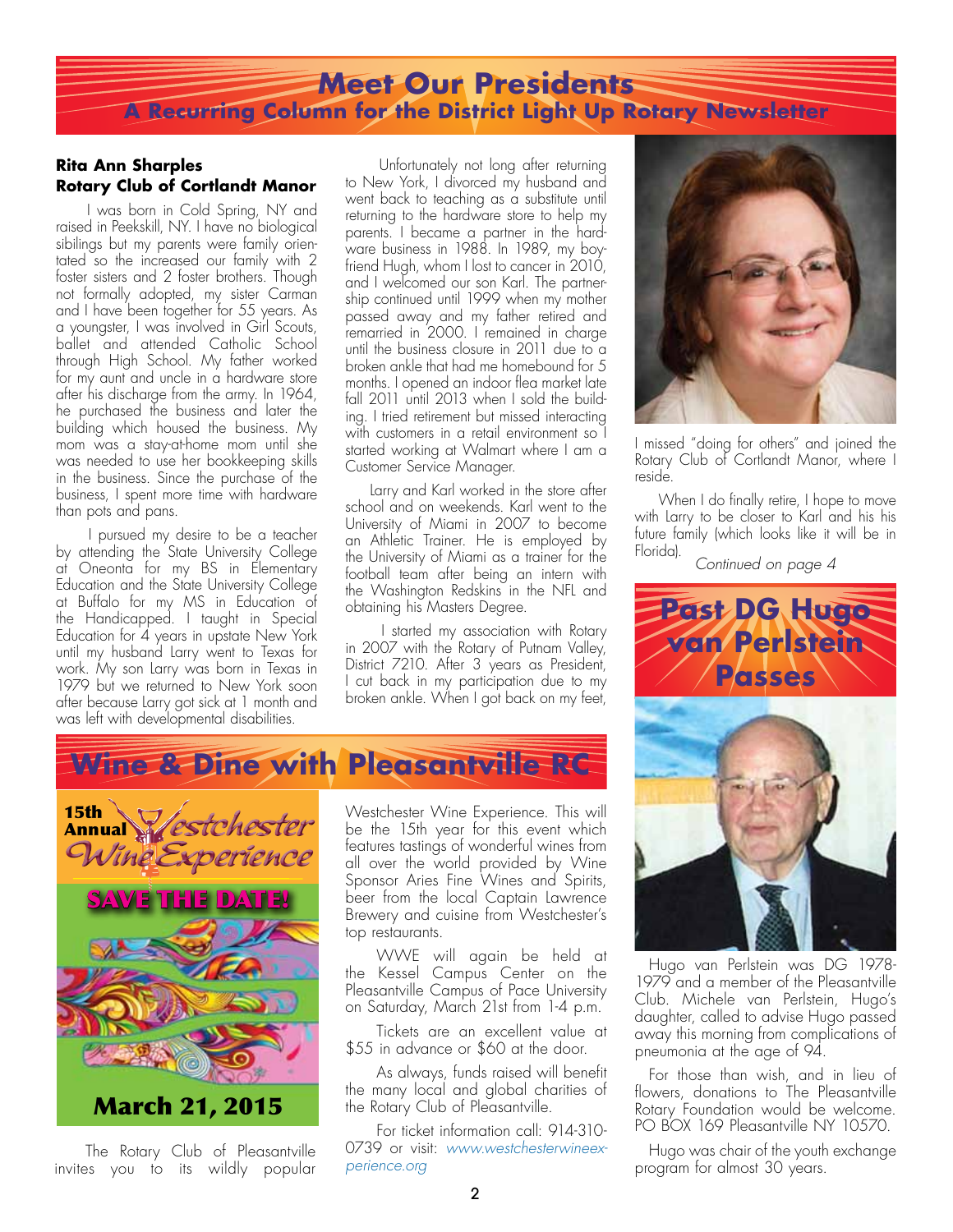

#### *Bill Fishman*

A Rotary Means Business Meeting is scheduled for Thursday, February 19, 2015 at 8 a.m. Please RSVP by February 17.

Our mission is "Promoting networking in Rotary, and promoting Rotary in the business community."

Begun in the Rotary Club of White Plains, we invite Rotarians from every Club and prospective members who a Rotarian thinks may be a good candidate for a Rotary Club. We begin and end promptly so people can get to work; cost is only \$5 and includes breakfast – great deal!

Meetings are scheduled for the third Thursday of each month at the law offices of Bill Fishman, 11 Martine Avenue, 12th Floor, White Plains, NY 10606, but please contact **Bill Fishman** at: *lwf7471@gmail. com* to confirm the time and place and for more information.





*Charles DiBartolo Al Lambert*

Drop into your own RMB charter meeting on the 2nd Tuesday each month at the Unicorn Diner, 2944 Victory Blvd from 8:30 to 9:30 am. Paul Harris began Rotary with a networking benefit idea. People do business with people they know and trust. RMB on Staten Island is for Rotary members only. Non Rotarians can join Rotary and participate in RMB plus all the Community Service work and social activities of Rotary.

**Attention Staten Island Rotarians!** 

For information call **Charles DiBartolo**, (973) 390-4719 or **Al Lambert** (718) 351- 4200 or email *Charlie.dibartolo@gmail.com*.

## **Clubs Come Together to Accomplish Difficult Surgery for Child**

The family of 12 year-old Lei Francene Nuguid Vitug of the Philippines, who was born with a facial cleft, approached the Rotary Club of Mabalacut for help 4 years ago. Unfortunately due to the high cost of surgery her case was set aside until the Club could find the funds for the surgery. Last year, the Club was fortunate that their sister Club, RC Cortlandt Manor had sent them funds raised by its Rotary Community Corp of Keon. The amount of P146T+ (\$3500) will help defray part of the 2-3 stages of surgery which was estimated to cost around 200-300K pesos because of the titanium to be used for the skull.

In December of 2014, the Club had a small mission that handled operations for 29 children with harelip and cleft palate. Gloria Nethercutt talked to the group of plastic surgeon and Dr. Hector Santos agreed to take the case.

She was given the approval to undergo a facial scan first to see what was wrong. The Clubs provided the funds for this procedure. The surgery will take place at the Jose Reyes Memorial Hospital in Manila in March.

See the full story at: *[www.clubrunner.](www.clubrunner.ca/7230) [ca/7230](www.clubrunner.ca/7230)*



This is an interesting and fun Breakout session to attend and/or present a project. Each of 6 presenters have 6 minutes to tell about a project…



*Kathy Carley-Spanier*

bang, bang, bang, no questions until after the sixth presentation. These fast paced presentation are interesting and fun. We ask that each presenting club have a House of Friendship Display for follow up.

Chair: **Kathy Carley-Spanier**, Rotary Club of Rye, 914-447-3793, *Kathys@greenhosp.org*.





You will find applications for District Awards online at *[www.club](www.clubrunner.ca/7230)[runner.ca/7230](www.clubrunner.ca/7230)*. A copy was sent to all club presidents and secretaries. Your club and our district has leaders & projects that deserve recognition. We are looking for Rotarian of the Year,



President of the Year, Club of the Year and Projects of the year.

Every application received will receive a District Governor's Citation because someone cared enough about the work of someone else. The top candidates will receive other special recognition.

District Awards Chairman Eric Storberg, PDG needs YOUR help finding every deserving member who deserves to be acknowledged for good work. *eric.p.storberg@ampf.com* or (718) 370- 2770x232. *<www.clubrunner.ca/7230>*.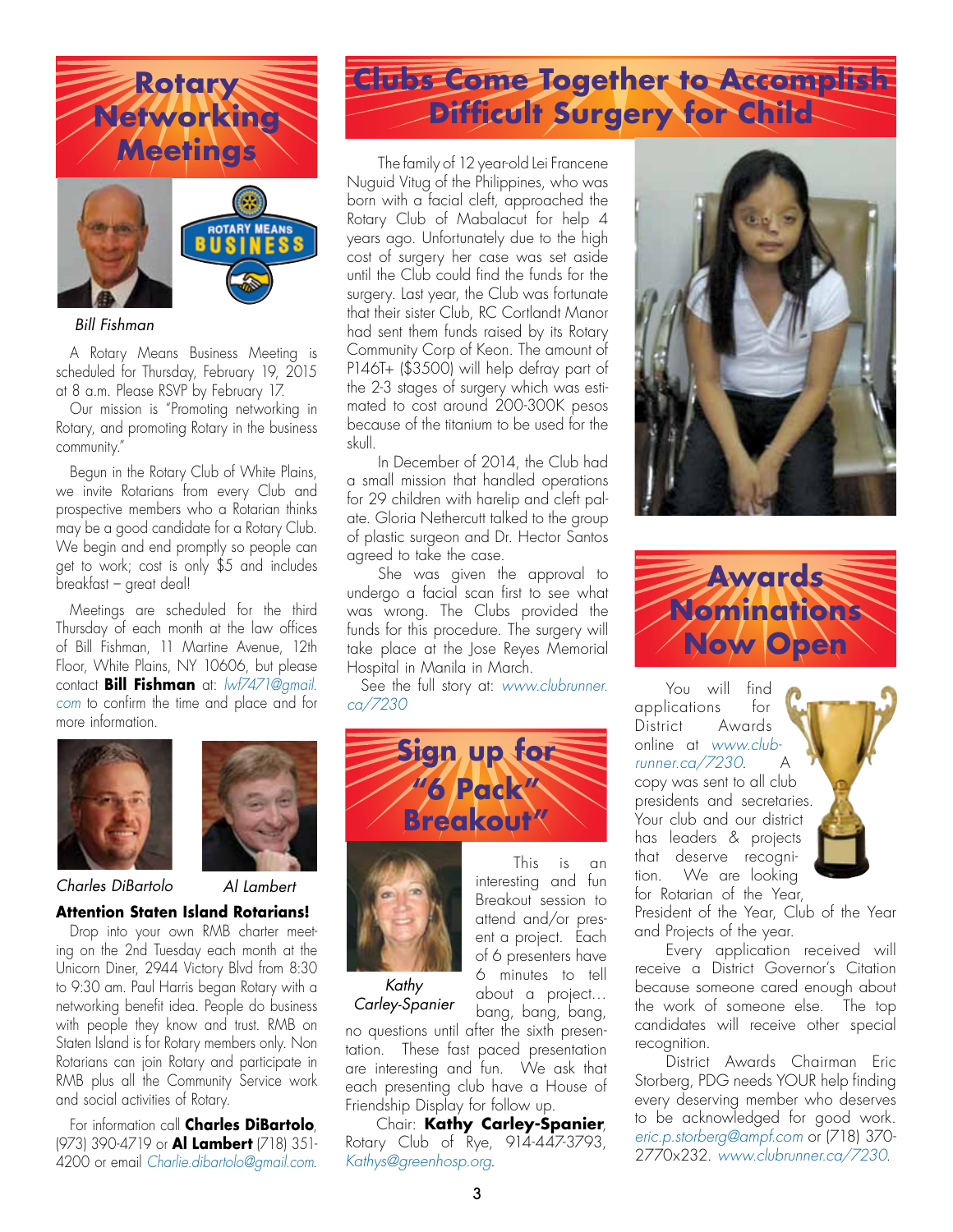### **Meet Our Presidents** *Continued from page 2*

**Vincent Luongo, Mid-Island Rotary Club**

I was born and raised in Staten Island, New York, where I still currently reside after purchasing a home in 2013. I was also told I was the youngest president in our district, currently 29 years old and born in 1985. I went to college at the University of Albany where I graduated Magna Cum Laude, with a BS degree in Business Administration and Finance.

I currently am a financial planner and business retirement plan consultant for UBS Financial Services in midtown Manhattan. I received the CRPC designation in 2011 (Chartered Retirement Planning Counselor) from the College of Financial Planning, and am currently studying for my CRPS designation (Chartered Retirement Plans Specialist).

I will be getting married in April of this year to my fiancé Chrystie-Lynn, and honeymooning in Hawaii for two weeks. I enjoy playing golf, traveling on vacation, and going to the gym.

What I enjoy most about Rotary is the camaraderie amongst the group of members and putting together events that help the less fortunate. My favorite yearly event is the assembling and distribution of almost 1000 Turkey Baskets to needy families on Staten Island around Thanksgiving. I am currently President of our Mid-Island Rotary club AND President-elect. I am hoping my club will send me to Aruba next year to celebrate my 2nd term!





#### **Eakin Carters O'Donnell McLaughlin, St. George's Rotary Club**

Eakin 'Donnie' McLaughlin was born in the City of Hamilton on 29 May1942 and was christened at the Cathed1·al just across the street from his home.

He was the only child of E. Carters and Martha McLaughlin. His father was the publisher of a visitor's guide called *This Week in Bermuda*, which he started just after the Second World War to take advantage of the reviving tourism industry. Donnie's parents moved the family to Devonshire when he was very young, and later to Jennings Land in Smith's in the 1950s.

From there, he attended Whitney Institute. During his school years he wasn't a particularly great scholar. After he graduated from high school he went to the seismograph station located at Fort George in St. George's. The station was there to detect and measure earthquakes and had a two man staff. He said the earth's crust is like a bell and if there is a large earthquake somewhere then it vibrates all over. During his time, the station only detected about two very minor quakes near Bermuda.

When Donnie was 21 years old he registered with the Department of Agriculture's apprenticeship scheme to learn horticulture, tree planting and botanies. He did so well that he won a scholarship to study at the Royal Botanical Gardens in Kew, England. It was an intensive, two-year course with only two weeks holiday during the year. As part of the course he was moved to different departments at Kew throughout the year. He found tree pruning a

bit disconcerting in the middle of an English winter. He wasn't used to the cold.

Donnie returned to Bermuda and worked for the Department of Agriculture for a number of years. He left the department to pursue private sector opportunities. When his father died suddenly he took over *This Week in Bermuda* for the next 20 odd years. He retired in 2001.

Now, his time is primarily occupied by committees in St. George's. He has been a senior councilor with the Corporation of St. George's since 2009. He is on the St. George's Historical Society committee, and is also involved with the Friends of St. Peter's Church as its treasurer. He is also a Justice of the Peace. "I am just as busy now as I was before I retired," he said.

He has been a member of the St. George's Rotary Club for the last 10 years. He has been involved in helping them with raffies, barbecues and fundraising of different types. He will take over as president in July 2014. He said everyone in the club takes a "turn at the wheel".

Donnie's hobbies are gardening and horticulture. He likes growing fruit crops, par ticularly bananas, and has five different varieties of them. He said, since he left the Agriculture Department, he has won a few awards at the Agricultural Show for plants like Easter lilies.

He has been married twice. His first wife, Justine Sadar, was an American who came to Bermuda to work for Bermuda

Forwarders. Unfortunately, she died after 15 months of marriage from pancreatitis. His second marriage was to Susan Meyer. They were married 12 years before she died of deep vein thrombosis.

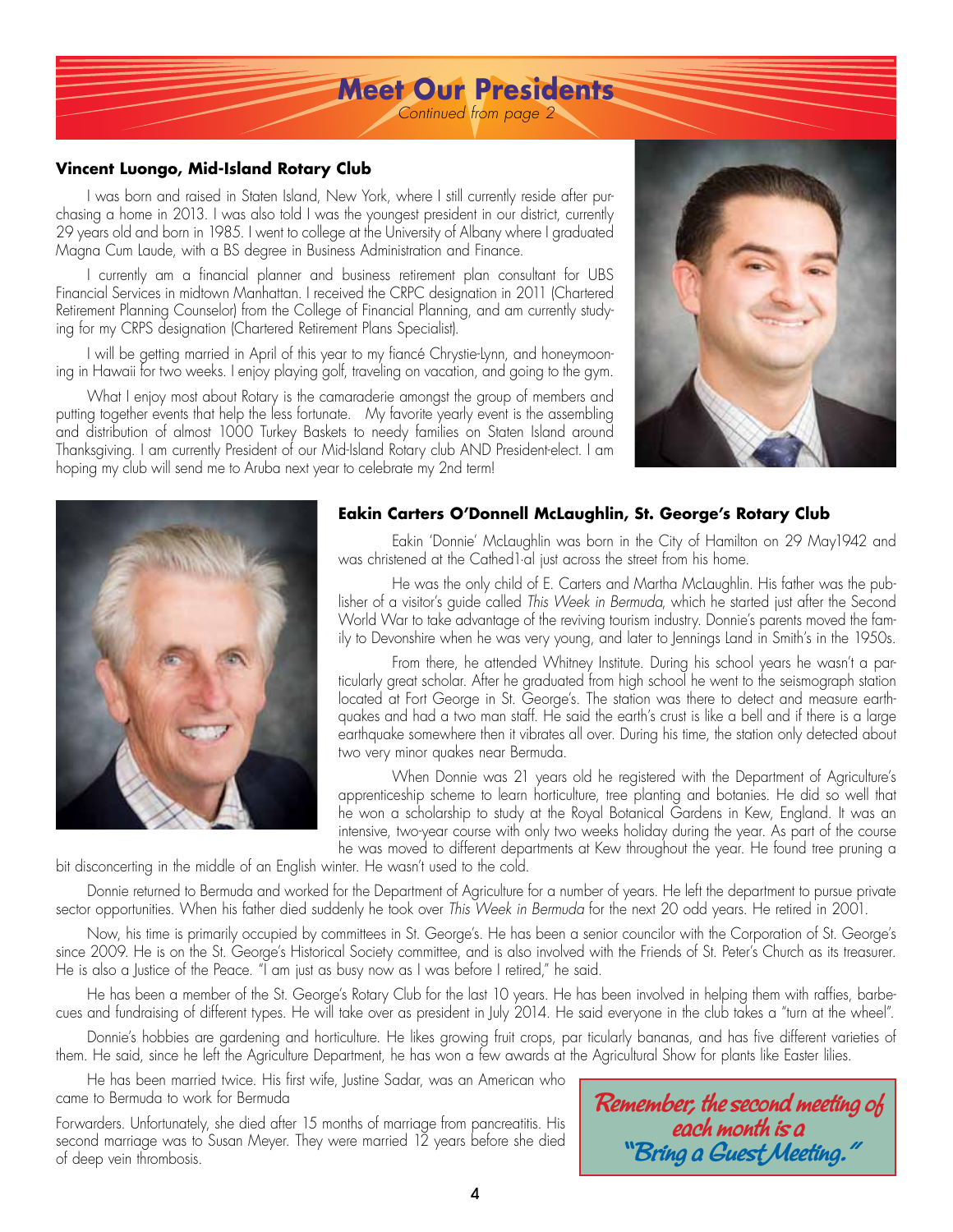



*Don Nelson*

#### *By Don Nelson, LCSW*

A n d e r s o n Cooper did a piece on CBS 60 Minutes, Sunday evening Dec. 14th, on a subject called

"Mindfulness". Essentially it's about being in the present moment as much as we possibly can. Not fixed in the past, which I often refer to as ruminating, regrets, and what I call "replay" of events we didn't like with a different outcome. And not in the future, which I often refer to as "wishful event planning".

Nothing new about this idea of course. We hear it in meditation classes and much of Eastern philosophy discussions. It's geared toward clearing up some of the mental "clutter" that interferes with being more in the moment. However, in our busy, digitally distracting multi-tasking world it's a BIG challenge. Since I talk a lot about selfawareness I think this concept is a good jumping off point for sharing a tip on further developing our ability to be "Be Hear Now" which is also the name of a book written by Richard Alpert, (aka Ram Dass) the Harvard professor who "dropped ou" in the 1970's.

Being in the present makes us feel vitally alive. Sometimes scarily alive. In therapy sessions I'll ask someone what just happened when I notice some change in their manner that seems relevant to our discussion. A sudden thought, feeling, memory and perhaps mood change took place. We can do this ourselves. Ask ourself "what just happened" that I want to leave this place, room, event or get away from this person. Maybe your cell phone beeped. Or maybe your internal "cell phone" sent a message.

The monitoring of our inner life changes can be fascinating if we view them as not being a flaw but a trait to be accepted. A lot easier than it sounds. Let me know what you're learning about yourself and any suggestions we can share on this blog to help others at *don@don-nelson.com*.



Hartsdale Rotary celebrated the Holidays at their annual Holiday Party on Sunday, Jan. 11th at Buon Amici Restaurant on Central Ave in Hartsdale, NY. We were very pleased to have in attendance our District Governor, David Del Monte, PDG Janet DiBenedetto, Past DG, Lora Hugelmeyer, District Governor Nominee and Barbara Edwards, DGN Designee. David presented our President, Diana Juettner, with two awards for the Club. The first was a flag for Hartsdale being the #3 in the District for Annual Giving for 2013-2014. The second was an award from the Rotary Foundation for our contribution to the "End Polio Now"



Please join us for the Scarsdale Rotary's 6th annuual wine-tasting. It promises to be another fabulous evening of fine food, wine and friends. There will be a silent and live auction, with all proceeds going to grants, scholarships and many charitable organizations.

For your purchasing convenience, you may now buy your tickets on line at *<www.scarsdalerotary.org>*.

Thank you for supporting the club and we look forward to seeing all of you on March 12th.



**Hartsdale Rotary Holiday Party**

fund. The Club was honored to receive these awards. A great time was had by all.

Once again, Hartsdale Rotary joined with the Theodore D. Young Community Center to provide Christmas for Greenburgh families. In all, 175 children and their families received food, toys, hats & mittens. Students from the Greenburgh Schools helped load the boxes of food, choose toys, hats & mittens and helped the parents & caregivers to load their vehicles. We have been given "Thanks" many times over from members of the Community Center for our contributions, says Janet Kuney, chairman of the project. We really enjoy being able to help others.



*On a DG visit, this sign 'jumped out at me" and shouted Rotary!. It is inviting to all, especially to potential members and other visitors. Congratulations to the RCWP and their meeting greeting sign! Thank you President Helen Miller and President Elect Bill Fishman.*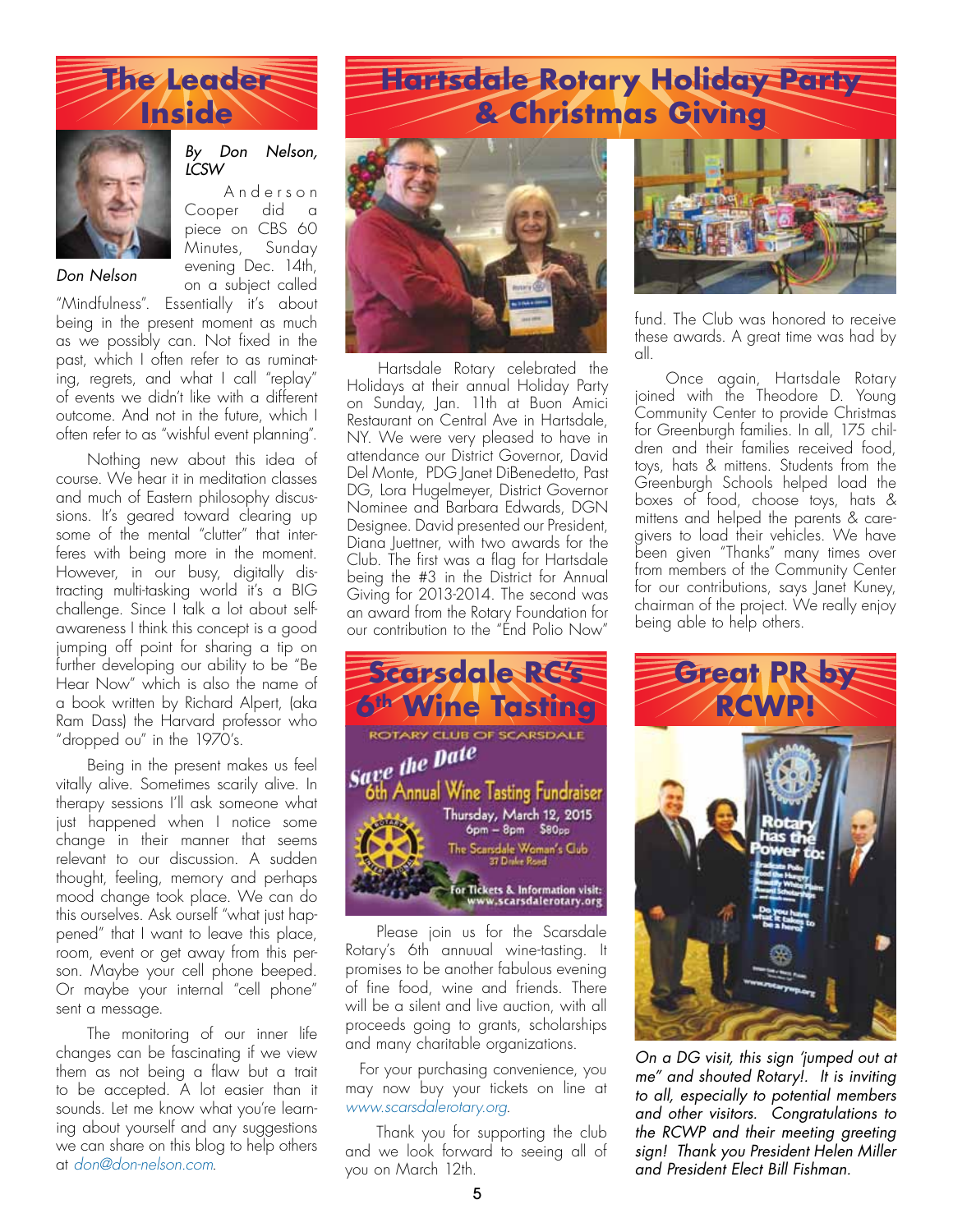### **Bronx Rotary Bids Farewell to Two Cherished Members**



*Rev. Bill Kalaidjian*



*Dr. Arthur Wolstein*

It is with great sadness that the Rotary Club of the Bronx announces the passing of Rev. Bill Kalaidjian and Dr. Arthur Wolstein.

Rev. Bill Kalaidjian died on January 16, 2015 at the age of 90. He was a member of the Club for 55 years and a Past President in 1987-88.

He had a remarkable career spanning 61 years as a pastor, chaplain, police officer and Navy veteran, serving God, his country and his fellow man in times of war and times of peace.

Arthur passed peacefully on Sunday, January 18, 2015. He just celebrated his 100th birthday in November and was always proud to say that he was the oldest member of the Club. He was a 30 year member and a Past President in 2003-04.

Arthur was proud of his service in the infantry during WWII and had a thriving practice as a podiatrist once he returned stateside.

Both Bill and Arthur were staunch supporters of our veterans.

### **Wall Street Club Leverages District Grant to Serve HS Students!**



*WSNY Rotarian, Jahnbaz Almas viewing HS E&F bulletin board where students can view and sign up for a book from the Wall Street Rotary PROJECT.* 

The Youth Leadership Council initiatives with the High School of Economics and Finance (HSEF) supporting 850 students is one of the RCWS most successful Service Projects. This Service Project is based on the RI Education and Literacy initiatives. This year we will be sending 60-75 students to participate in the Model United Nations and currently I visit every Wednesday the HSEF and teach students the history of United Nations. Also, Via the District Grant,

we bought 285 books worth \$3,000 and on Wednesday, January 21, 2015, a special day is selected by the High School of Economics and finance inviting the Rotary Club of Wall Street Board and regular members to distribute the books to the students. For info, call Jahnbaz Almas at *almasaTaaa@aol. com*.



everyone to make a 8 ½ x 11 sign for the acrylic display stand and 50 to 100 handouts explaining who, what, why, when, where and how.

Chair: **Nadine Homann**, Metro-NYC Club. *Nadinehnyc@yahoo.com*, (917) 653-9675.







*JT McFadden*

 JT McFadden will be running for the title of The Leukemia & Lymphoma Society's (LLS) 2015 Man of the Year, in honor of his father-in-law, William Wilson, a blood cancer survivor.

The candidates will officially be introduced on February 19th at a Kickoff celebration at the Hyatt Regency in Old Greenwich, Conn. The local man and woman who raise the most dollars for research during the 10-week campaign will be awarded the titles of Connecticut Westchester Hudson Valley Man and Woman of the Year at a special Grand Finale Gala on Saturday, May 2, 2015, at the Hyatt Regency.

If you would like to donate to JT's campaign, join his campaign team, or purchase tickets to the Grand Finale Gala, please visit *[www.TeamAll-In.org.](www.TeamAll-In.org)*

For more information, please contact Caroline Preneta at *Caroline.Preneta@lls. org* or 203-665-1411.





*Alana Walker*

We are very proud of the our own Rotaractor Alanna Walker, president of the Rotaract Club of the United Nations. She was mentioned in February's 2015, Rotarian Magazine story of "Rotary at

the UN". In the article, Alanna was described as "Bespectacled" Alanna Walker, who urged all Rotarians attending the Rotary Day at the UN, to also the attend the Rotaract Club's after-party at a nearby pub. "It is an open-bar the first hour" she said, planning for all to enjoy talking-over the day, and also if they can, to open their wallets for her club's favorite project of life-saving surgery for children for through The Gift of Life program!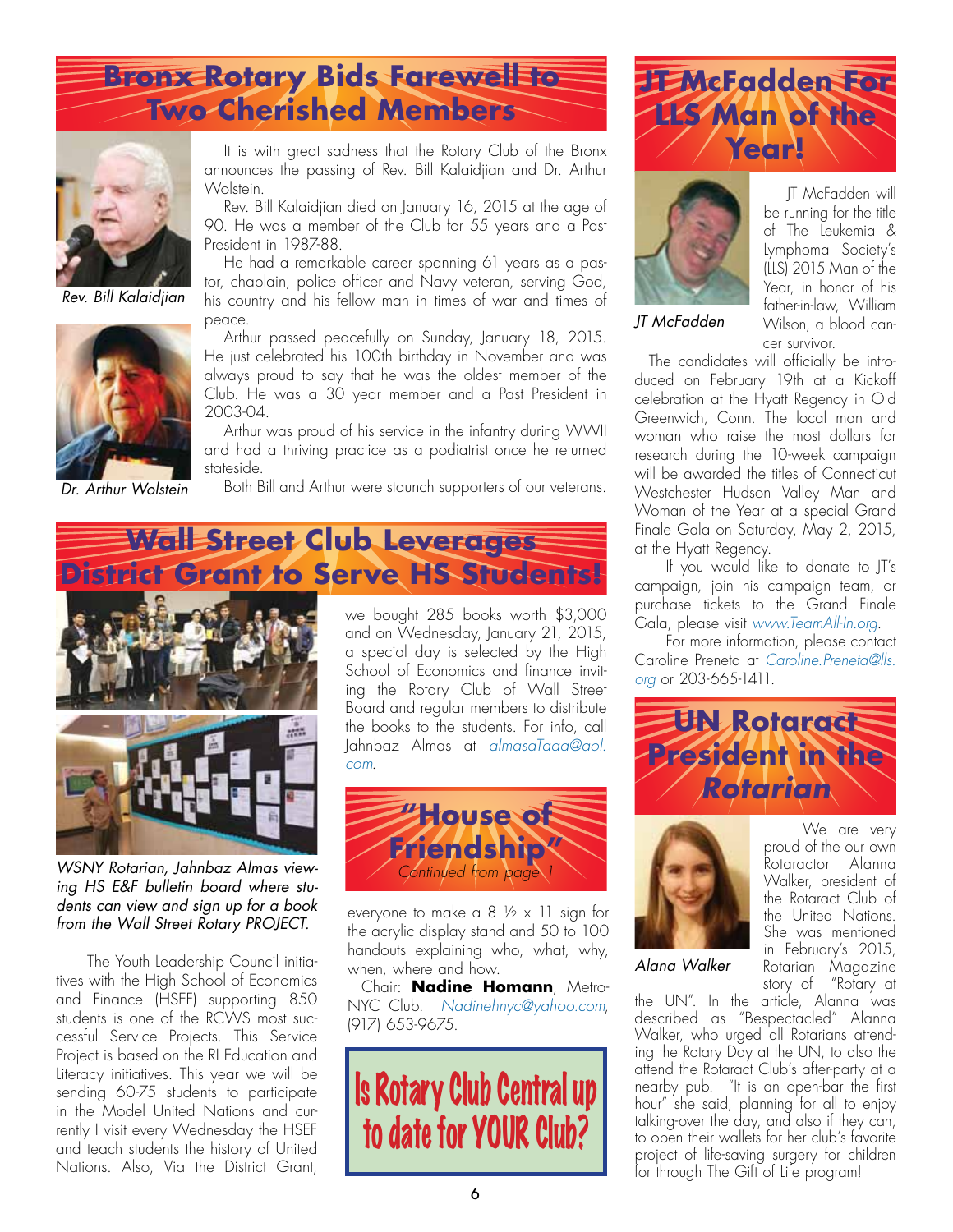### **NY Rotary Loses Revered Member**



WWII Vet, PR Pioneer and Rotary Representative to the UN. Sylvan (Barney) Barnet died January 7 after complications from cancer

surgery according to his family. Barney's career spanned seventy years in international communications in the fields of publishing, public relations, advertising, and government and as a long serving representative of Rotary International to the United Nations.

See more at: *[www.clubrunner.](www.clubrunner.ca/7230) [ca/7230](www.clubrunner.ca/7230)*.





Each year, Staten Island business leaders are recognized for their outstanding contributions to the Staten Island community, through the Louis R. Miller Business Leadership -- co-sponsored by the Staten Island Chamber

*Bernard Del Rey*

of Commerce and the Staten Island Advance.

Grymes Hill resident Bernard Del Rey, founder and partner of Del Rey & Company, CPAs, LLP, in New Dorp, is one of eight business leaders being honored this year.

See full story at: *[www.clubrunner.](www.clubrunner.ca/7230) [ca/7230](www.clubrunner.ca/7230)*.

# **Quad Village Does It Again-Twice**

Congratulations to President Tim Allports and his members Kristy Schmidt and Bill Florin for inviting two more members to the Quad Village Rotary. DG David had the honor of inducting Jean Kim Sears, Financial Advisor with Edward Jones and Greg Neff, an Intellectual Property Attorney. The 'induction' dinner held at Sam's Italian Restaurant in Dobbs Ferry on January 20th. Quad Village is the nickname for the Rotary Club of Hastings, Dobbs Ferry



& Ardsley. "The track record of this growing club is very impressive with its community projects, Annual Giving, RYLA & District Conference participation.



The Board of Directors of Rotary District 7230 Gift of Life, Inc. Cordially invite you to a 50s - 60s rockin' party to celebrate and support our Gift of Life program. Sun., March 8, 2015 • Doubletree Hotel • 455 South Broadway • Tarrytown, NY Honoring Bea Castiglia-Catullo, Founder of R.A.I.N and supporter of GOL and Georgene Mongarella, Immediate Past Chair Gift of Life Festive Attire • Cocktail Reception at 4:00p.m. • Dinner at 5:00p.m. Reservations: \$125 per person through February 15 • \$150 afterwards Table for 10 - 10% Discount • RSVP by February 28, 2015





The leaders of the Rotary Club of New York want a change for the better. To move beyond the 'status quo' President Rick Martin called for a second club planning meeting to 'look to the future.' Member Bret Brintzenhofe, President of Coalition Strategies LLC, designed and led the Identity & Communication Workshop. Bret enlisted members Bill Sullivan, Can Erbilgin, Louisa Boyle to serve on the panel about activities and prospective on recruiting and retaining members. All attendees have agreed to report pack on actions steps that Bret is compiling into an action report. For more information email: *bret.brintzenhofe@gmail.com*.



On November 4, 2014 in a pre-Veterans Day celebration, the Rotary Club of White Plains honored its 18 Veterans (15 in attendance). Led by Past President Larry Severino, each veteran spoke about his service and accomplishment, as his picture flashed across a screen orchestrated by PDG Andy Morzello. Guest speaker State Assemblyman David Buchwald presented each veteran with Certificates of Commendation as each was pinned with Rotary Veteran Pins by RCWP members. A special guest of Brian Wallach and the Club was highly decorated 25 year-old Army Sergeant William Segal who is an army recruiter in White Plains. RCWP thanks all veterans for your service.